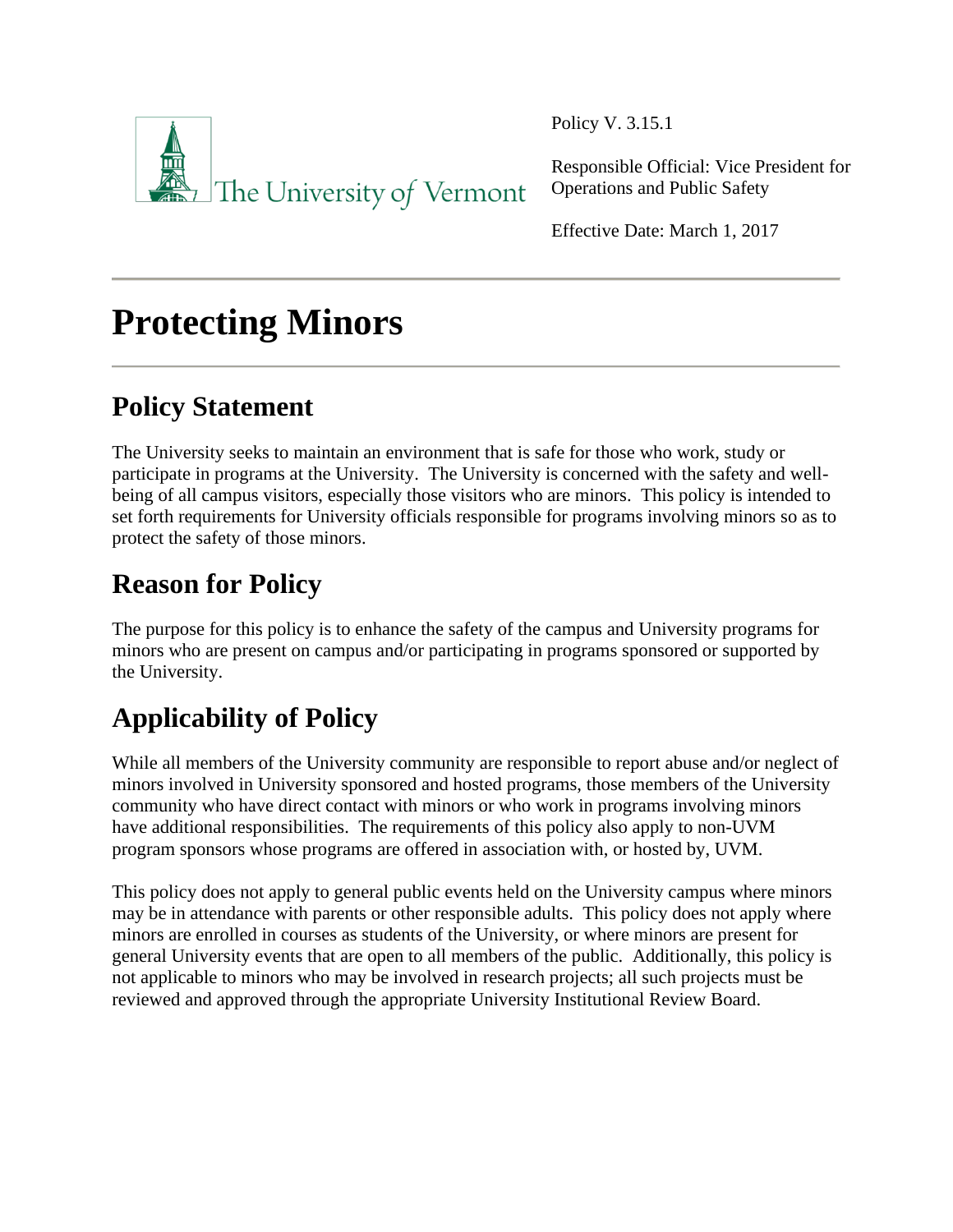# **Policy Elaboration**

Minors are involved in University activities for a variety of reasons. By way of example, minors may be on campus to participate in athletic, music or academic camps; to attend child care; to participate in other summer or break camps sponsored by, association with, or hosted by the University; and minors may be involved in academic or research programs of the University.

#### **Requirements for Programs Involving Minors**

Ensuring adherence to these Policy requirements is ultimately the responsibility of the seniormost University official whose unit sponsors an activity involving minors or associates with a non-UVM program sponsor whose activities will involve minors. This senior-most official may, however, delegate responsibility for the execution of these requirements to the dean or director of a unit that is sponsoring an activity involving minors or whose unit associates with a non-UVM program sponsor whose activities will involve minors. The latter individual will be referred to in the Policy as "the UVM program sponsor."

#### *1. UVM Sponsored Programs*

The UVM program sponsor must take the following steps:

- a. *Required Notifications:* As soon as possible but no later than six (6) weeks prior to the start of the program, register the program through the UVM Department of Risk Management and Safety (DRMS). DRMS will work with the program sponsor to review safety controls, indemnification, participation agreements for minors and parents, appropriate insurance coverage, releases for medical treatment and other risk management issues that may apply.
- b. *Contract Review:* In consultation with the UVM Office of General Counsel, review all contracts for services and any agreements for housing related to the program to ensure that such contracts contain necessary provisions for the safety and well-being of minors involved in the program.
- c. *Written Notifications:* Establish appropriate procedures for advising parents/legal guardians in writing about the specific activities of the program, including risks associated with the program, emergency notification procedures and whom at UVM they may contact for information if they have questions or concerns. Parents/legal guardians must be advised of these procedures in writing before a minor participates in a program. The program sponsor is responsible for obtaining written permission and signed releases from parents/legal guardians before allowing a minor to participate in a program. A sample parent information and release form is provided in the Forms section of this policy. By way of example, a program brochure or similar document may be used to convey this information to parents/legal guardians.
- d. *Background Checks:* Ensure that all UVM employees, students and/or volunteers working in a UVM-sponsored program that involves minors have had a criminal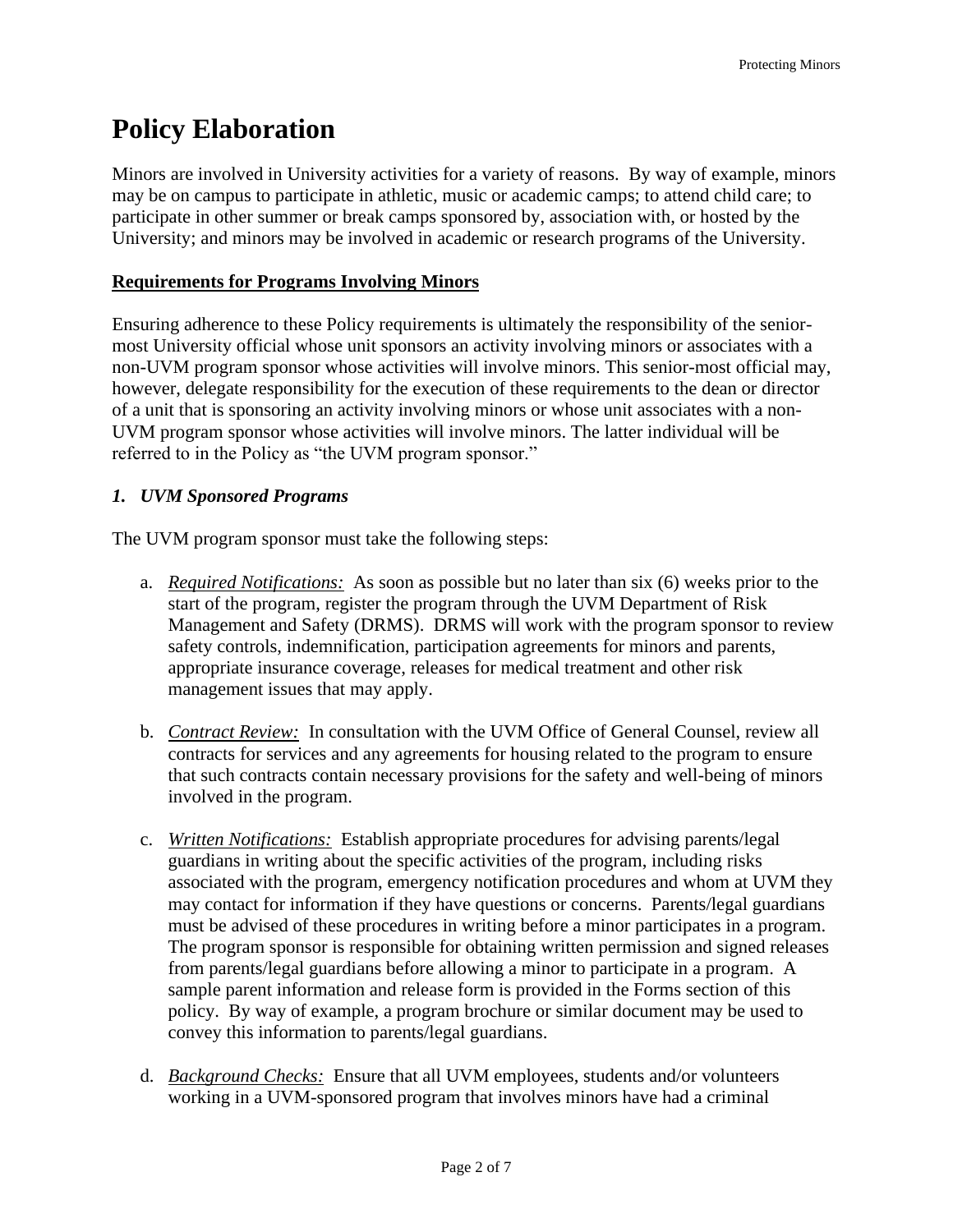background check. Criminal background checks are required of any person who will have direct contact with minors in the course of the program (including but not limited to faculty, staff, students and volunteers). The UVM program sponsor must contact UVM Human Resource Services at least four (4) weeks before the program starts to coordinate the timely completion of the criminal background checks. The forms and instructions for obtaining a background check for UVM faculty, staff, students and volunteers can be found here: [https://www.uvm.edu/sites/default/files/Human-Resource-Services-and-](https://www.uvm.edu/sites/default/files/Human-Resource-Services-and-Operations/Forms/Background_Check_Forms_and_Information.pdf)[Operations/Forms/Background\\_Check\\_Forms\\_and\\_Information.pdf.](https://www.uvm.edu/sites/default/files/Human-Resource-Services-and-Operations/Forms/Background_Check_Forms_and_Information.pdf) Any criminal background check must include motor vehicle moving violations for individuals who will be transporting minors.

*Timing of Background Checks:* Criminal background checks must be completed prior to staff or volunteer being allowed to participate in the program which involves minors. Criminal background checks for those with continuous employment/involvement in the program must be repeated at least once every three years. If there has been a break in employment or the individual is not involved with the program for a period of 6 months or more, the background check must be repeated. In the event that the individual is transferring into a position that supervises minors or into a department that regularly interacts with minors and the last background check was performed more than 6 months ago, the criminal background check must also be repeated.

The program sponsor must also immediately advise the senior-most University official, Human Resource Services, and the Office of the General Counsel if it comes to the attention of the sponsor that any individual involved in the program has been arrested for a criminal offense (or convicted of such, if the program sponsor learns of a conviction after the commencement of a program).

The determination of whether a person with a criminal conviction history will be allowed to participate in a program involving minors will be evaluated by the senior-most official who supervises a University program sponsor, in consultation with UVM Human Resource Services and the UVM Office of General Counsel. Factors to be considered will include (but are not necessarily limited to) the nature and seriousness of the conduct, how recently the conviction occurred, and whether the conduct is related to the duties and responsibilities of the individual involved in the program.

Criminal background checks are not required for a person who will have very limited involvement in the program and will not spend any time alone with minors in the program, such as a guest speaker.

Records relating to background checks shall be maintained according to UVM's Record Retention Schedule.

- e. *Training:* The UVM program sponsor must provide, or arrange for the provision of, training for all individuals who will be involved in the program and who will have access to minors in the program. The training must include:
	- 1. Review of University policies applicable to the program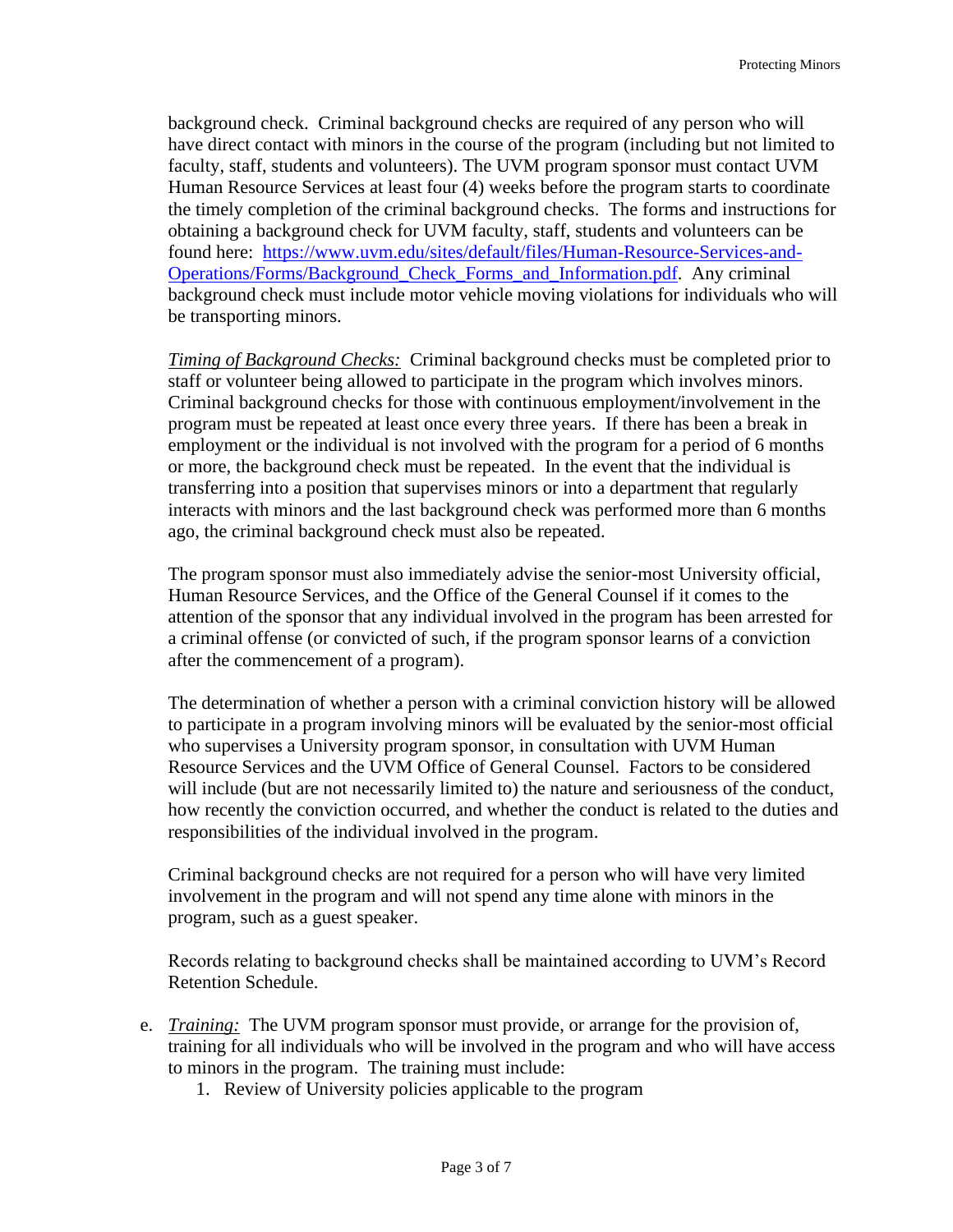- 2. Appropriate behavioral expectations of employees, students and/or volunteers who will be working with minors, including but not limited to physical contact with minors, age-appropriate safety rules related to the activities of the program, rules regarding supervision of minors including supervision in restrooms and changing areas
- 3. Behavioral signs that a minor may be a victim of abuse or neglect
- 4. Reporting requirements for suspicion that a minor may be a victim of abuse or neglect
- 5. Consequences for failing to follow the requirements for appropriate interaction with minors and for reporting suspected abuse or neglect
- 6. Emergency response planning
- 7. Any other training required by the nature of the program

Training for UVM personnel is available through the University's liability insurance carrier. Instructions to access the training can be found here: [https://learn.ue.org/ZG2JU290081/UVMProtectingChildren.](https://learn.ue.org/ZG2JU290081/UVMProtectingChildren) Contact the Department of Risk Management and Safety for more information.

Records relating to training completion shall be maintained according to UVM's Record Retention Schedule.

#### *2. UVM-Hosted Programs*

Where the program is hosted at UVM, but administered by a non-UVM program sponsor, UVM Conference and Events Services must review the facilities use agreement for the program with the Office of General Counsel. Facilities use agreements must require that the non-UVM program sponsor provide appropriate staff-minor ratios for supervision of minors involved in the program. The facilities use agreements must also require that the non-UVM program sponsor conduct criminal background checks for all individuals who will have direct contact with or responsibility for minors involved in the program. These criminal background checks must be consistent with legal requirements and generally accepted practices. The facilities use agreement must require that the non-UVM program sponsor contact the UVM program sponsor (who will in turn contact the UVM officials and offices described in the preceding section) if a criminal background check yields a conviction for appropriate review and determination of whether the individual will be allowed to be involved in the program. The facilities use agreement must require that the non-UVM program sponsor provide training for all individuals who will be participating in the program. Lastly, the facilities use agreement must specify that records relating to background checks and training must be maintained in accordance with federal and state law and must be available for inspection by UVM upon written request.

#### **Employees or Students Bringing Children to Campus**

Generally, it is not acceptable for employees to bring their children to the worksite or for students to bring children to the classroom in lieu of childcare. If an emergency situation necessitates bringing a child to work or to a classroom or academic activity, the employee or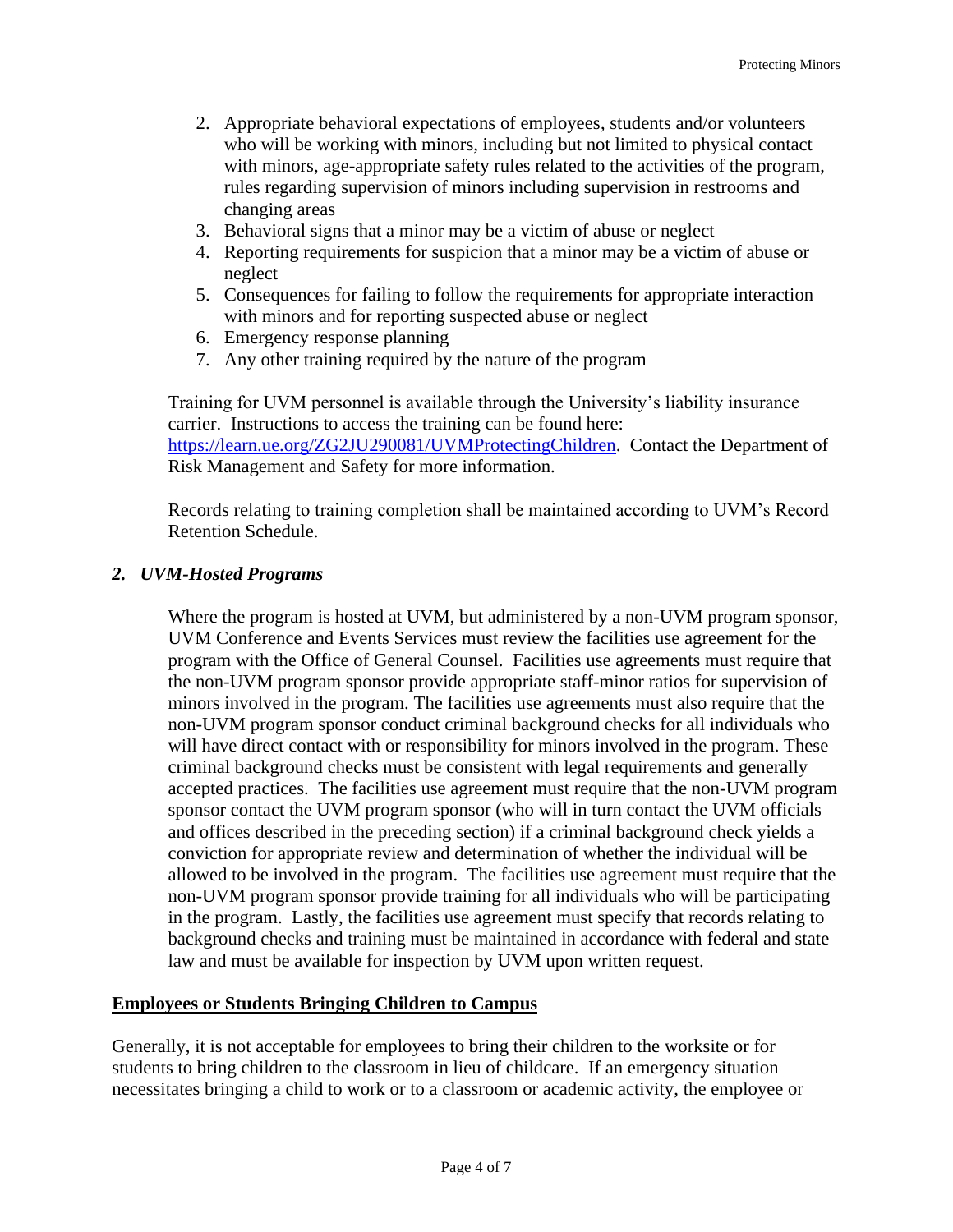student must first obtain permission from the appropriate supervisor/faculty member and may not leave a child unsupervised while the employee or student is engaged in usual work or academic activity. Such situations must be urgent, compelling, not recurring and of short duration. The employee or student must find alternative child care as soon as possible. An exception to this general rule is a day recognized as "Bring Your Child to Work" day or a similar program. During such days, appropriate prior approval must be obtained and arrangements made for ageappropriate activity and supervision of the child. The University is not responsible for the safety or supervision of children in the workplace or in academic programs. Minors are allowed in University laboratories only in strict accordance with University Policy on Minors in Laboratories: <https://www.uvm.edu/sites/default/files/UVM-Policies/policies/minorslab.pdf>

#### **Requirements for Reporting Suspected Abuse or Neglect**

Under Vermont law, certain individuals are required to report suspected child abuse to the Vermont Department for Children and Families. In addition, the University of Vermont requires any employee or volunteer who has reasonable cause to believe that a minor involved in a program described by this Policy is the victim of child abuse to contact the Vermont Department for Children and Families and University Police Services.

The requirements and procedures are found in the University Operating Procedure Minors; Reporting Abuse or Neglect of and Crimes [\(https://www.uvm.edu/sites/default/files/UVM-](https://www.uvm.edu/sites/default/files/UVM-Policies/policies/abuse_minors.pdf)[Policies/policies/abuse\\_minors.pdf\)](https://www.uvm.edu/sites/default/files/UVM-Policies/policies/abuse_minors.pdf)

#### **Requirements for Reporting of Crimes**

University officials known as "Campus Security Authorities" are **required** by a federal law known as the Clery Act, to report to University Police Services any suspected sexual assault or other crime that occurs on campus, on property immediately adjacent to the University, or on non-campus property or buildings owned or controlled by the University. *See* University Operating Procedure for reporting obligations of Campus Security Authorities (under development).

### **Definitions**

*Direct Contact*: the possibility of care, supervision, guidance or control of minors and/or routine interaction with minors.

*Minor*: a person under the age of 18 who is not enrolled or accepted for enrollment in creditgranting courses at the University and who participates in program sponsored by, or in association with, UVM. If a minor is both enrolled in a credit-granting course at the University and is also enrolled in a Program under this policy, the requirements of this Policy apply to the minor while engaged in the Program.

*Non-UVM program sponsor*: the entity that sponsors an activity involving minors at or in association with UVM.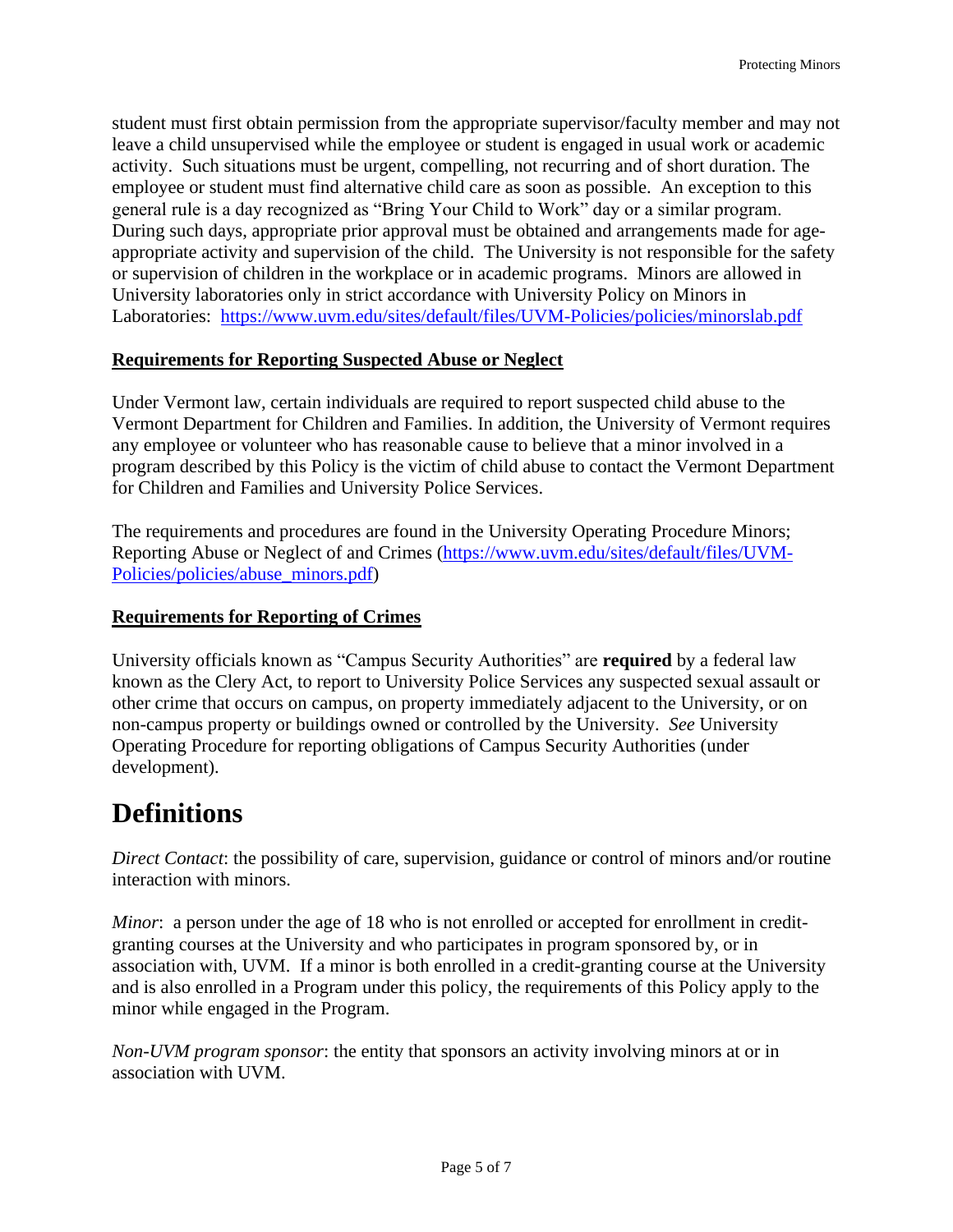*Program*: See *UVM Hosted Program* or *UVM Sponsored Program* for the appropriate definition. Types of programs can include, but not be limited to workshops, athletic/music/ academic camps or lessons, conferences, 4H or other Extension programs, programs offered at or through a UVM Laboratory, Admissions and Enrollment Management programs involving minors and similar activities.

*Senior-most University official*: The University official (such as a Vice President or equivalent) whose unit sponsors an activity involving minors or associates with a non-UVM program sponsor whose activities will involve minors.

*Sponsoring Unit*: The academic or administrative unit of the University which offers a program, associates with a non-UVM program sponsor, or gives approval for facilities use and/or housing for programs.

*UVM hosted program*: Any program or activity offered by non-University groups/organizations either in association with the University or utilizing University facilities and/or personnel.

*UVM program sponsor*: the dean or director whose unit sponsors an activity involving minors or associates with a non-UVM program sponsor whose activities will involve minors.

*UVM sponsored program*: Programs that are directly managed by University faculty, staff, and Sponsored Student Organizations on behalf of the University. All University-Sponsored Programs must be registered through the Department of Risk Management and Safety as outlined herein.

### **Procedures**

See Policy Elaboration

### **Forms**

Background Check Forms and Information [https://www.uvm.edu/sites/default/files/Human-Resource-Services-and-](https://www.uvm.edu/sites/default/files/Human-Resource-Services-and-Operations/Forms/Background_Check_Forms_and_Information.pdf)[Operations/Forms/Background\\_Check\\_Forms\\_and\\_Information.pdf](https://www.uvm.edu/sites/default/files/Human-Resource-Services-and-Operations/Forms/Background_Check_Forms_and_Information.pdf) Parent Information and Release of Liability Form [https://www.uvm.edu/sites/default/files/UVM-](https://www.uvm.edu/sites/default/files/UVM-Policies/policies/Related%20Documents/Parent_Guardian_Information_and_Release_of_Liability_Fillable_Form.pdf)[Policies/policies/Related%20Documents/Parent\\_Guardian\\_Information\\_and\\_Release\\_of\\_Liabilit](https://www.uvm.edu/sites/default/files/UVM-Policies/policies/Related%20Documents/Parent_Guardian_Information_and_Release_of_Liability_Fillable_Form.pdf) [y\\_Fillable\\_Form.pdf](https://www.uvm.edu/sites/default/files/UVM-Policies/policies/Related%20Documents/Parent_Guardian_Information_and_Release_of_Liability_Fillable_Form.pdf)

# **Contacts**

Questions related to the daily operational interpretation of this policy should be directed to:

Department of Risk Management and Safety: (802) 656-3242 Office of General Counsel: (802) 656-8585 Office of Compliance Services: (802) 656-3086